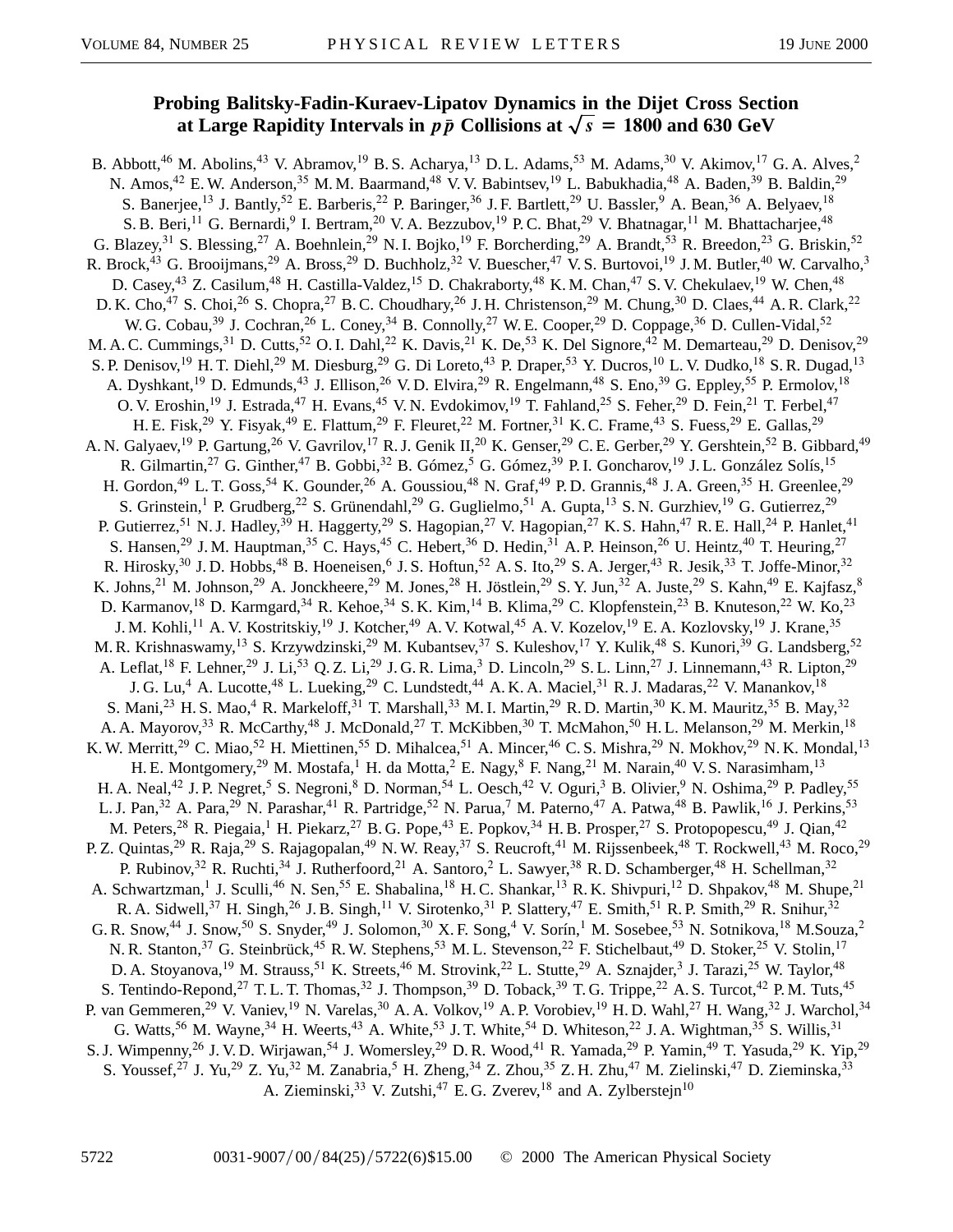## (D0 Collaboration)

*Universidad de Buenos Aires, Buenos Aires, Argentina LAFEX, Centro Brasileiro de Pesquisas Fisicas, Rio de Janeiro, Brazil Universidade do Estado do Rio de Janeiro, Rio de Janeiro, Brazil Institute of High Energy Physics, Beijing, People's Republic of China Universidad de los Andes, Bogotá, Colombia Universidad San Francisco de Quito, Quito, Ecuador Institut des Sciences Nucléaires, IN2P3-CNRS, Universite de Grenoble 1, Grenoble, France CPPM, IN2P3-CNRS, Université de la Méditerranée, Marseille, France LPNHE, Universités Paris VI and VII, IN2P3-CNRS, Paris, France DAPNIAService de Physique des Particules, CEA, Saclay, France Panjab University, Chandigarh, India Delhi University, Delhi, India Tata Institute of Fundamental Research, Mumbai, India Seoul National University, Seoul, Korea CINVESTAV, Mexico City, Mexico Institute of Nuclear Physics, Kraków, Poland Institute for Theoretical and Experimental Physics, Moscow, Russia Moscow State University, Moscow, Russia Institute for High Energy Physics, Protvino, Russia Lancaster University, Lancaster, United Kingdom University of Arizona, Tucson, Arizona 85721 Lawrence Berkeley National Laboratory and University of California, Berkeley, California 94720 University of California, Davis, California 95616 California State University, Fresno, California 93740 University of California, Irvine, California 92697 University of California, Riverside, California 92521 Florida State University, Tallahassee, Florida 32306 University of Hawaii, Honolulu, Hawaii 96822 Fermi National Accelerator Laboratory, Batavia, Illinois 60510 University of Illinois at Chicago, Chicago, Illinois 60607 Northern Illinois University, DeKalb, Illinois 60115 Northwestern University, Evanston, Illinois 60208 Indiana University, Bloomington, Indiana 47405 University of Notre Dame, Notre Dame, Indiana 46556 Iowa State University, Ames, Iowa 50011 University of Kansas, Lawrence, Kansas 66045 Kansas State University, Manhattan, Kansas 66506 Louisiana Tech University, Ruston, Louisiana 71272 University of Maryland, College Park, Maryland 20742 Boston University, Boston, Massachusetts 02215 Northeastern University, Boston, Massachusetts 02115 University of Michigan, Ann Arbor, Michigan 48109 Michigan State University, East Lansing, Michigan 48824 University of Nebraska, Lincoln, Nebraska 68588 Columbia University, New York, New York 10027 New York University, New York, New York 10003 University of Rochester, Rochester, New York 14627 State University of New York, Stony Brook, New York 11794 Brookhaven National Laboratory, Upton, New York 11973 Langston University, Langston, Oklahoma 73050 University of Oklahoma, Norman, Oklahoma 73019 Brown University, Providence, Rhode Island 02912 University of Texas, Arlington, Texas 76019 Texas A&M University, College Station, Texas 77843 Rice University, Houston, Texas 77005 University of Washington, Seattle, Washington 98195* (Received 15 December 1999)

Inclusive dijet production at large pseudorapidity intervals  $(\Delta \eta)$  between the two jets has been suggested as a regime for observing Balitsky-Fadin-Kuraev-Lipatov (BFKL) dynamics. We have measured the dijet cross section for large  $\Delta \eta$  in *pp* collisions at  $\sqrt{s}$  = 1800 and 630 GeV using the D0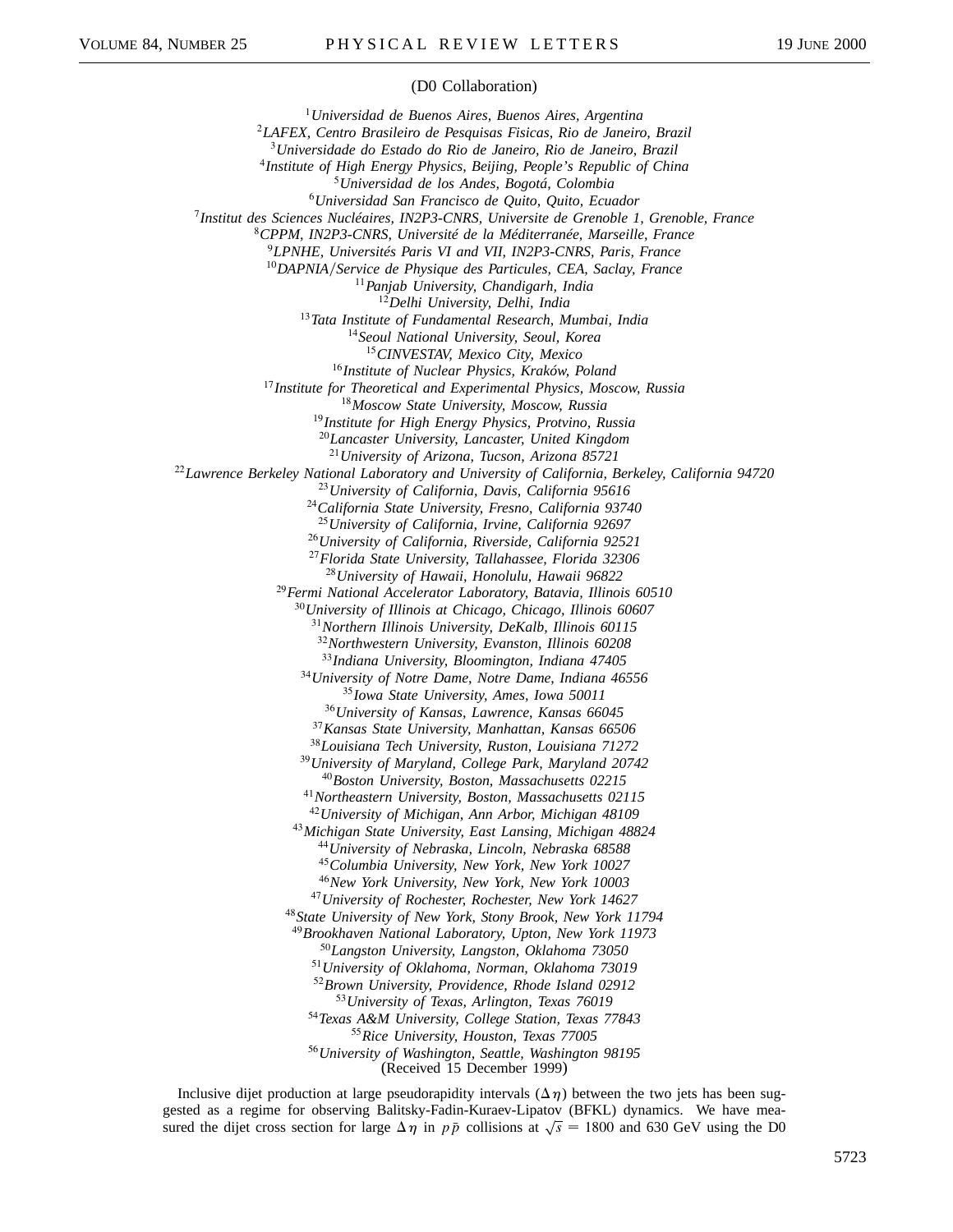detector. The partonic cross section increases strongly with the size of  $\Delta \eta$ . The observed growth is even stronger than expected on the basis of BFKL resummation in the leading logarithmic approximation. The growth of the partonic cross section can be accommodated with an effective BFKL intercept of  $\alpha_{\text{BFKL}}(20 \text{ GeV}) = 1.65 \pm 0.07.$ 

PACS numbers: 13.87.–a, 12.38.–t

Jet production in the high-energy limit of quantum chromodynamics (QCD), as defined by center-of-mass (c.m.) energies  $(\sqrt{s})$  much larger than the momentum transfers (*Q*), presents a very interesting and yet little explored area. In this kinematic region, the significantly different energy scales of the process lead to calculated jet cross sections characterized by the appearance of large logarithms  $\ln(s/Q^2)$ , which must be summed to all orders in  $\alpha_s$ . This summation is accomplished through the Balitsky-Fadin-Kuraev-Lipatov (BFKL) [1] equation, which involves a spacelike chain of an infinite number of gluon emissions. The gluons have similar transverse momenta, but they are strongly ordered in their pseudorapidities or, equivalently, in their longitudinal momentum fractions  $x_i$ . Thus, the BFKL equation effectively describes the evolution in *x* (growth with  $1/x$ ) of the gluon momentum distribution in the proton.

Attempts to isolate and probe the BFKL evolution in the low-*x* region in *ep* collisions at HERA, by measuring the forward jet and particle cross sections [2], have led to ambiguous results. (At HERA, forward denotes the region away from the current jet and towards the proton remnant.) In  $p\bar{p}$  collisions, the azimuthal decorrelation as a function of the pseudorapidity interval,  $\Delta \eta$ , in dijet systems has been studied [3]. (Here,  $\eta = -\ln[\tan(\theta/2)]$ , where  $\theta$  is the polar angle of the jet relative to the proton beam.) It has been argued [4], however, that the azimuthal angle distribution is not an inclusive enough quantity for the cancellation between the real and virtual soft gluons that accompany dijet production; thus, such a distribution cannot be used as a probe of the BFKL equation.

Inclusive dijet production at large pseudorapidity intervals in high-energy  $p\bar{p}$  collisions, on the other hand, provides an excellent testing ground for BFKL dynamics. We present a measurement of the dijet cross section at large  $\Delta \eta$  using the D0 detector at the Fermilab Tevatron collider. We reconstruct the event kinematics using the most forward/backward jets, and measure the cross section as a function of  $x_1$ ,  $x_2$ , and  $Q^2$ . The longitudinal momentum fractions of the proton and antiproton,  $x_1$  and  $x_2$ , carried by the two interacting partons are defined as

$$
x_{1,2} = \frac{2E_{T_{1,2}}}{\sqrt{s}} e^{\pm \bar{\eta}} \cosh(\Delta \eta/2), \qquad (1)
$$

where  $E_{T_1}(E_{T_2})$  and  $\eta_1(\eta_2)$  are the transverse energy and pseudorapidity of the most forward(backward) jet,  $\Delta \eta$  =  $\eta_1 - \eta_2 \ge 0$ , and  $\bar{\eta} = (\eta_1 + \eta_2)/2$ . The momentum transfer during the hard scattering is defined as

$$
Q = \sqrt{E_{T_1} E_{T_2}}.
$$
 (2)

The total dijet cross section,  $\sigma$ , can be factorized into the partonic cross section,  $\hat{\sigma}$ , and the parton distribution functions (PDF),  $P(x_{1,2}, Q^2)$ , in the proton and antiproton:  $\sigma = x_1 P(x_1, Q^2) x_2 P(x_2, Q^2) \hat{\sigma}$ . The partonic c.m. energy,  $\sqrt{\hat{s}}$ , equals  $\sqrt{x_1x_2s}$ . For sufficiently large values of  $x_1$  and  $x_2$ , any large  $\alpha_s \ln(s/Q^2)$  terms in  $\sigma$  correspond to large  $\alpha_s \ln(\frac{s}{Q^2})$ , which are of the order of  $\alpha_s \Delta \eta$ , and factorize in  $\hat{\sigma}$ . Using the BFKL prescription to sum the leading logarithmic terms  $\alpha_s \ln(\hat{s}/Q^2)$  to all orders in  $\alpha_s$ , results in an exponential rise of  $\hat{\sigma}$  with  $\Delta \eta$  [5]:

$$
\hat{\sigma}_{BFKL} \propto \frac{1}{Q^2} \cdot \frac{e^{(\alpha_{BFKL}-1)\Delta\eta}}{\sqrt{\alpha_s\Delta\eta}}, \qquad (3)
$$

where  $\alpha_{BFKL}$  is the BFKL intercept that governs the strength of the growth of the gluon distribution at small *x*. In the leading logarithmic approximation (LLA),  $\alpha_{BFKL}$ is given by [1]:

$$
\alpha_{BFKL} - 1 = \frac{\alpha_s(Q)12 \ln 2}{\pi}.
$$
 (4)

The predicted rise of the partonic cross section with  $\Delta \eta$ is difficult to observe experimentally due to the dependence of the total cross section on the PDF. To overcome this difficulty, we measure the cross section at two c.m. energies,  $\sqrt{s_A}$  = 1800 GeV and  $\sqrt{s_B}$  = 630 GeV, and take their ratio for the same values of  $x_1$ ,  $x_2$ , and  $Q^2$ . This eliminates the dependence on the PDF, and reduces the ratio to that of the partonic cross sections. The latter is purely a function of the  $\Delta \eta$  values:

$$
R = \frac{\sigma(\sqrt{s_A})}{\sigma(\sqrt{s_B})} = \frac{\hat{\sigma}(\Delta \eta_A)}{\hat{\sigma}(\Delta \eta_B)} = \frac{e^{(\alpha_{\text{BFKL}}-1)(\Delta \eta_A - \Delta \eta_B)}}{\sqrt{\Delta \eta_A/\Delta \eta_B}}.
$$
 (5)

Thus, varying  $\sqrt{s}$ , while keeping  $x_1$ ,  $x_2$ , and  $Q^2$  fixed, is equivalent to varying  $\Delta \eta$ , which directly probes the BFKL dynamics. In addition, measurement of the ratio leads to cancellation of certain experimental uncertainties, and enables an experimental extraction of  $\alpha_{BFKL}$ .

In the D0 [6] detector, jets are identified using the uranium/liquid-argon calorimeters. These cover the range of  $|\eta| \leq 4.1$ , and are segmented into towers of  $\Delta \eta \times \Delta \phi =$  $0.1 \times 0.1$  ( $\phi$  is the azimuthal angle).

The data samples for this analysis were collected during the 1995–1996 Tevatron Collider run. Events were selected online by a three-level trigger system culminating in the software trigger requirement of a jet candidate with  $E_T > 12$  GeV. The trigger was 85% efficient for jets with  $E_T = 20$  GeV, and fully efficient for jets with  $E_T > 30$  GeV. The integrated luminosity of the trigger was 0.7 nb<sup>-1</sup> for the  $\sqrt{s}$  = 1800 GeV sample, and 31.8 nb<sup>-1</sup> for the  $\sqrt{s}$  = 630 GeV sample [7].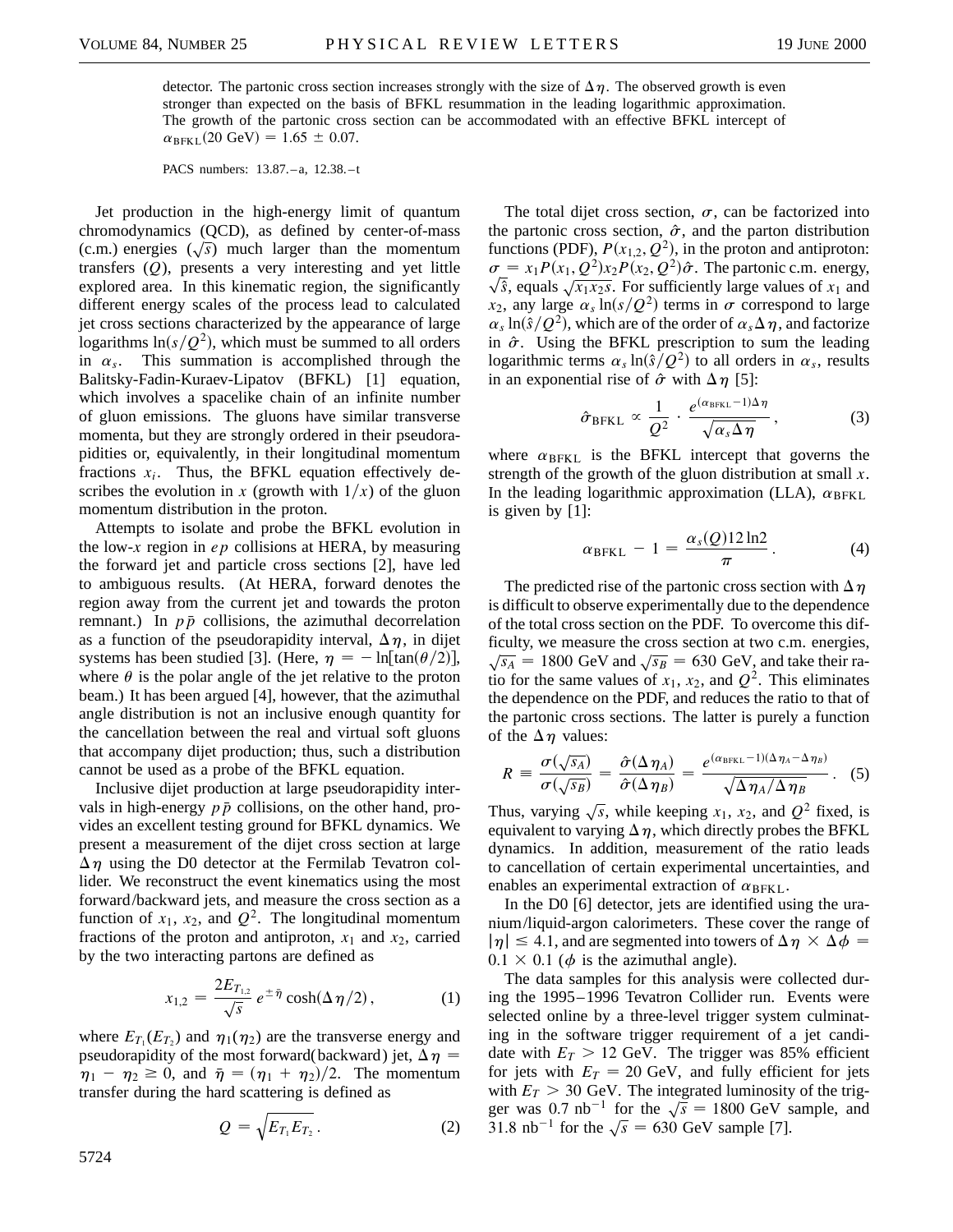Jets were reconstructed offline using an iterative fixedcone algorithm with a cone radius of  $\mathcal{R} = 0.7$  in  $(\eta, \phi)$ space [8]. The pseudorapidity of each jet was corrected for small reconstruction and jet algorithm biases. The transverse energy of each jet was corrected in three stages: (i) Energy originating from spectator parton interactions, additional  $p\bar{p}$  interactions, noise from uranium decay, and residual energy from previous  $p\bar{p}$  interactions was subtracted on average from the measured jet energy [9]; (ii) The jet energy was corrected for the hadronic response of the calorimeter [9]; (iii) The fraction of the particle energy that showered outside of the jet reconstruction cone was recovered, and the fraction of the energy reconstructed within the cone that did not belong to the original particle was subtracted [10]. The average correction for jets of was subtracted [10]. The average correction for jets of  $E_T = 20 \text{ GeV}$  and  $|\eta| = 2.5$  is  $(22.8 \pm 4.8)\%$  at  $\sqrt{s} =$ 1800 GeV; for jets of the same  $E_T$  and  $|\eta| = 1.2$  the correction is  $(14.5 \pm 4.0)\%$  at 630 GeV.

The event vertex was required to lie within 50 cm of the detector center; 93%(86)% of the events at 1800(630) GeV satisfied this requirement. To remove cosmic ray background, the imbalance in the transverse momentum of the event was required to be less than 70% of the leading jet  $E_T$ ; more than 98% of the events at each c.m. energy satisfied this requirement. To ensure good jet reconstruction efficiency and jet energy calibration, jets were selected with  $E_T > 20$  GeV and  $|\eta| < 3$ . Backgrounds from isolated noisy calorimeter cells, accelerator beam losses, and electromagnetic clusters that mimic jets were eliminated by applying a series of jet quality criteria; 97% of the jets survived this final selection.

The selected jets of each event were ordered in pseudorapidity. A minimum pseudorapidity interval of  $\Delta \eta > 2$ was required between the most forward and most backward jet. In the final samples, the most forward and most backward jets were found to have approximately the same  $E_T$ . The values of  $x_1$ ,  $x_2$ , and  $Q^2$  were calculated from Eqs. (1) and (2). Most of the data at  $\sqrt{s}$  = 1800 GeV are within  $0.01 < x_{1,2} < 0.30$ , and at 630 GeV, within  $0.03 < x_{1,2} < 0.60$ . The region of maximum overlap,  $0.06 < x_{1,2} < 0.30$ , was divided into six equal bins of  $x_1$ and  $x_2$ . Because of limited statistics, only one bin in  $Q^2$ was used:  $400 < Q^2 < 1000$  GeV<sup>2</sup>. The dijet cross section, corrected for trigger, event, and jet selection inefficiencies, was computed in each  $(x_1, x_2, Q^2)$  bin.

The dijet cross section at low  $(x_1, x_2)$  is affected by the acceptance of the  $E_T > 20$  GeV and  $\Delta \eta > 2$  requirements. To avoid this bias, we require  $x_1 \cdot x_2 > 0.01$ . Similarly, the cross section at high  $(x_1, x_2)$  is biased by the  $|\eta| < 3$  requirement, so that we require  $x_{1,2} < 0.22$ . A total of ten  $(x_1, x_2)$  bins satisfy both requirements.

Multiple  $p\bar{p}$  interactions during the same beam crossing, which, in principle, could distort the topology of the event and bias the cross section, were infrequent for the low instantaneous luminosity  $\mathcal{L} < 10^{30}(2 \times$ for the low instantaneous luminosity  $2 \times 10^{-30}$  cm<sup>-2</sup> s<sup>-1</sup> at  $\sqrt{s}$  = 1800(630) GeV] data used in this analysis. Nevertheless, any possible luminosity

effects on the dijet cross section were evaluated by measuring the cross section at 630 GeV from lower- and higher-luminosity subsamples. No significant difference was observed between the two measurements.

The dijet cross section is distorted by jet energy resolution. The resolution was measured as a function of jet pseudorapidity and  $E_T$ , by balancing  $E_T$  in events with only two jets back-to-back in  $\phi$ . For jets of  $E_T = 20$  GeV, the fractional  $E_T$  resolution is 27%(14%)  $E_T = 20 \text{ GeV}$ , the fractional  $E_T$  resolution is 27%(14%)<br>at  $|\eta| = 1.2(2.5)$  and  $\sqrt{s} = 1800 \text{ GeV}$  (measured from the jet data collected during the 1994–1995 92  $pb^{-1}$  Tevatron run). At  $\sqrt{s}$  = 630 GeV, limited statistics prohibited the measurement of the resolutions in the whole  $E_T$  and  $\eta$  spectrum. In the regions where the measurement was possible, the resolutions at 630 GeV were found to be smaller than the resolutions at 1800 GeV by  $\sim$ 1%.

The distortion of the cross section was corrected using the HERWIG [11] Monte Carlo (MC) event generator, convoluted with the CTEQ4M [12] PDF. In the MC events, the jet transverse energies were smeared using the resolutions extracted from the 1800 GeV data. The  $E_T > 20$  GeV,  $|\eta| < 3$ , and  $\Delta \eta > 2$  requirements were applied separately to the original fully fragmented (particle-level) jets and to the  $E_T$ -smeared jets. Particle-level and smeared dijet cross sections were calculated in the same  $(x_1, x_2, Q^2)$ bins as in the data. Apart from normalization differences, the smeared HERWIG cross section at both c.m. energies exhibits the same dependence on  $x_{1,2}$  as the data. The ratio of the particle-level to the smeared MC cross section in each bin was used as an unsmearing factor to correct the data cross section for the jet energy resolution effects. The unsmearing correction for the dijet cross section is typically of the order of 10% at both c.m. energies, whereas the unsmearing correction for the ratio of the cross sections amounts to only 6%. The difference between the measured resolutions at the two c.m. energies was accounted for in the systematic uncertainties. The unsmearing method was verified by using a smeared MC sample generated with ISAJET [13], and comparing the ISAJET particle-level cross section to that obtained using our unsmearing procedure based on HERWIG.

The dijet cross sections for  $\Delta \eta > 2$  at  $\sqrt{s} = 1800$  and 630 GeV in the selected  $(x_1, x_2)$  bins are shown in Table I. In each bin, the average values of  $x_1, x_2$ , and  $Q^2$  are in good agreement, within the precision of our measurement, between the two c.m. energies. This ensures the cancellation of the PDF in the ratio of the cross sections. Also shown in the Table are the values for the BFKL intercept,  $\alpha_{BFKL}$ , extracted from the cross sections and the average pseudorapidity intervals at 1800 and 630 GeV in each  $(x_1, x_2)$  bin, using Eq.  $(5)$ .

The mean value of the ratios of the cross sections in the ten bins is equal to  $\langle R \rangle \equiv \langle \sigma_{1800} / \sigma_{630} \rangle = 2.8 \pm 0.3 \text{(stat)}$ . The mean value of  $\alpha_{BFKL}$  is equal to 1.65  $\pm$  0.05(stat). The mean pseudorapidity interval,  $\langle \Delta \eta \rangle$ , in the selected bins is equal to 4.6 units at 1800 GeV and 2.4 units at 630 GeV.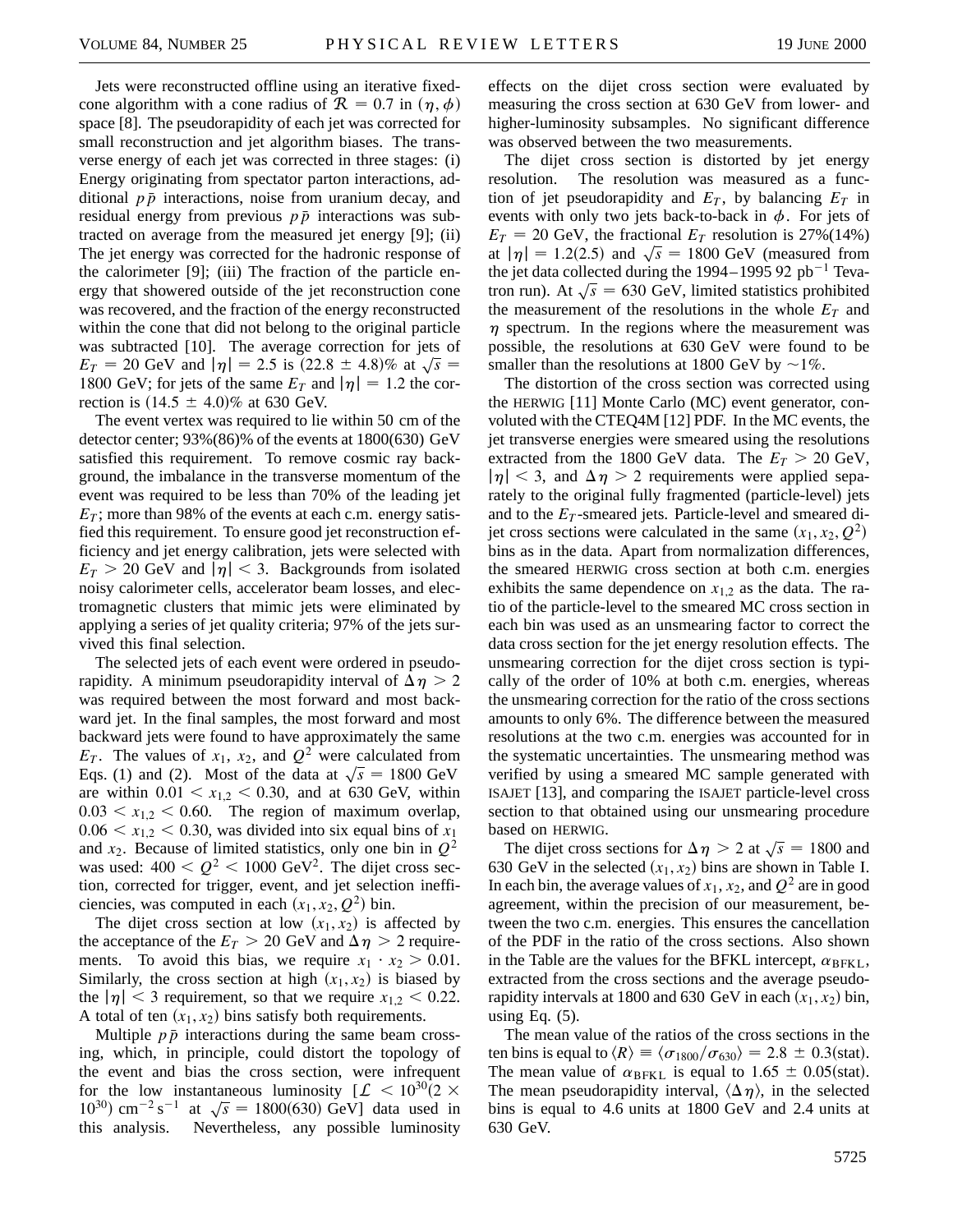TABLE I. The dijet cross sections for  $\Delta \eta > 2$  at  $\sqrt{s} = 1800$ and 630 GeV and the extracted value of the BFKL intercept in each of the ten  $(x_1, x_2)$  bins. The minimum jet  $E_T$  is 20 GeV. The uncertainties are statistical.

| $x_1$ range                         | $x_2$ range                                                      | $\sigma_{1800}$<br>(nb)                                                                                                     | $\sigma_{630}$<br>(nb)                                           | $\alpha$ <sub>BFKL</sub>                                                                                                 |
|-------------------------------------|------------------------------------------------------------------|-----------------------------------------------------------------------------------------------------------------------------|------------------------------------------------------------------|--------------------------------------------------------------------------------------------------------------------------|
| $0.06 - 0.10$                       | $0.18 - 0.22$                                                    | $28.1 \pm 6.9$                                                                                                              | $8.4 \pm 0.9$                                                    | $1.74 \pm 0.13$                                                                                                          |
| $0.10 - 0.14$<br>.                  | $0.14 - 0.18$<br>$0.18 - 0.22$                                   | $40.1 \pm 9.5$<br>$3.6 \pm \frac{4.1}{2.3}$                                                                                 | $8.8 \pm 0.9$<br>$5.4 \pm 0.6$                                   | $1.83 \pm 0.11$<br>$\begin{array}{c} 0.49 \\ 0.28 \end{array}$<br>$0.96 \pm 0.00$                                        |
| $0.14 - 0.18$<br>.                  | $0.10 - 0.14$<br>$0.14 - 0.18$<br>$0.18 - 0.22$                  | $27.9 \pm 7.3$<br>$10.4 \pm 6.1$<br>$5.6^{+4.5}_{-4.8}$                                                                     | $8.4 \pm 0.8$<br>$5.0 \pm 0.6$<br>$2.9 \pm 0.5$                  | $1.71 \pm$<br>0.13<br>0.29<br>$1.50 \pm 1.50$<br>0.24<br>0.38<br>$1.44 \pm 1.44$<br>0.32                                 |
| $0.18 - 0.22$<br>.<br>.<br>$\cdots$ | $0.06 - 0.10$<br>$0.10 - 0.14$<br>$0.14 - 0.18$<br>$0.18 - 0.22$ | $26.3 \pm 6.6$<br>$6.3$<br>5.4<br>$\overline{a}$<br>12.5<br>5.0<br>$\overline{a}$<br>6.8<br>3.2<br>2.8<br>$^{+}_{-}$<br>2.4 | $8.6 \pm 0.9$<br>$6.3 \pm 0.7$<br>$3.1 \pm 0.4$<br>$1.7 \pm 0.3$ | 0.14<br>$1.71 \pm$<br>0.24<br>$^{+}$<br>1.46<br>0.21<br>0.34<br>$\overline{a}$<br>1.50<br>0.23<br>0.60<br>$^{+}$<br>1.28 |
|                                     |                                                                  |                                                                                                                             |                                                                  | 0.37                                                                                                                     |

The largest sources of systematic uncertainties on the ratio of the cross sections and the BFKL intercept are the jet energy scale (yielding an 8% uncertainty on the ratio and 2% on the intercept) and the jet energy resolutions (7% on the ratio and 2% on the intercept). The individual components of these were evaluated for correlations between the two data samples. Additional sources of systematic uncertainties on the ratio and the intercept include the choice of the input PDF in the Monte Carlo used for unsmearing (1% on the ratio, negligible on the intercept), and the uncertainty in the normalization of the luminosity (2% on the ratio and 1% on the intercept). The total systematic uncertainty amounts to 11% on the ratio of the cross sections and 3% on the BFKL intercept, yielding the final results:

$$
\langle R \rangle = 2.8 \pm 0.3 \text{(stat)} \pm 0.3 \text{(syst)} = 2.8 \pm 0.4,
$$
  
 $\langle \alpha_{\text{BFKL}} \rangle = 1.65 \pm 0.05 \text{(stat)} \pm 0.05 \text{(syst)} = 1.65 \pm 0.07.$ 

Hence, for the same values of  $x_1$ ,  $x_2$ , and  $Q^2$ , the dijet cross section at large  $\Delta \eta$  increases by almost a factor of 3 between the two c.m. energies, corresponding to the increase of  $\langle \Delta \eta \rangle$  from 2.4 to 4.6 units.

Several theoretical predictions can be compared to our measurement. Leading order QCD predicts the ratio of the cross sections to fall asymptotically toward unity with increasing  $\Delta \eta$ . For the  $\Delta \eta$  values relevant to this analysis, the predicted ratio is  $R_{\text{LO}} = 1.2$  [14].

The HERWIG MC provides an alternative prediction. It calculates the exact  $2 \rightarrow 2$  subprocess, including initial and final state radiation and angular ordering of the emitted partons. Using the same  $(x_1, x_2, Q^2)$  bins as in the data yields  $R_{\text{HERWIG}} = 1.6 \pm 0.1 \text{(stat)}$ .

The LLA BFKL intercept according to Eq. (4) for  $\alpha_s(20 \text{ GeV}) = 0.17$  [14] is  $\alpha_{\text{BFKL},\text{LLA}} = 1.45$ . For  $\Delta \eta_{1800} = 4.6$  and  $\Delta \eta_{630} = 2.4$ , Eq. (5) yields  $R_{BFKL,LLA} = 1.9$ . It should be noted, however, that the leading log approximation may be too simplistic, and that exact quantitative predictions including the next-toleading logarithmic [15] corrections to the BFKL kernel are not as yet available.

It is evident that the growth of the dijet cross section with  $\Delta \eta$  (from  $\langle \Delta \eta \rangle$  = 2.4 to 4.6) is stronger in the data than in the theoretical models we considered. The measured ratio is higher as listed: by 4 standard deviations than the LO prediction, by 3 deviations than the HERWIG prediction, and by 2.3 deviations than the LLA BFKL prediction.

It should be noted that the  $x_{12}$  definitions of Eq. (1) have been kept the same in the data and in the theoretical calculations. Modifying these definitions to account for all jets in the event changes the ratio of the cross sections by less than 10%.

Finally, the  $\Delta \eta > 2$  requirement was changed to  $\Delta \eta >$ 1, and the analysis was repeated. For  $\Delta \eta > 1$ , Eq. (1) yields  $x_1 \cdot x_2 > 0.005$ , which results in a selection of fifteen unbiased  $(x_1, x_2)$  bins. The mean pseudorapidity interval in the selected bins is equal to 4.2 at 1800 GeV and 1.9 at 630 GeV. The average ratio of the 1800 and 630 GeV cross sections in the selected bins was measured to be 1.8  $\pm$  0.1(stat)  $\pm$  0.1(uncorrelated syst). The results are shown in Fig. 1 as a function of the mean pseudorapidity interval at  $\sqrt{s}$  = 630 GeV. In the case of the  $\Delta \eta > 1$ requirement, the observed ratio is once again larger than the exact LO and HERWIG predictions. It is interesting, however, that HERWIG exhibits the same qualitative behavior as the data in that the ratio of cross sections decreases as the  $\Delta \eta$  requirement is relaxed, whereas the exact LO



FIG. 1. The ratio of the dijet cross sections at  $\sqrt{s}$  = 1800 and 630 GeV for  $\Delta \eta > 1$  and  $\Delta \eta > 2$ . The minimum jet  $E_T$  is 20 GeV. The inner error bars on the data points represent statistical uncertainties; the outer bars represent statistical and uncorrelated systematic uncertainties added in quadrature. The error bars on the HERWIG predictions represent statistical uncertainties. The LO and BFKL predictions are analytical calculations.